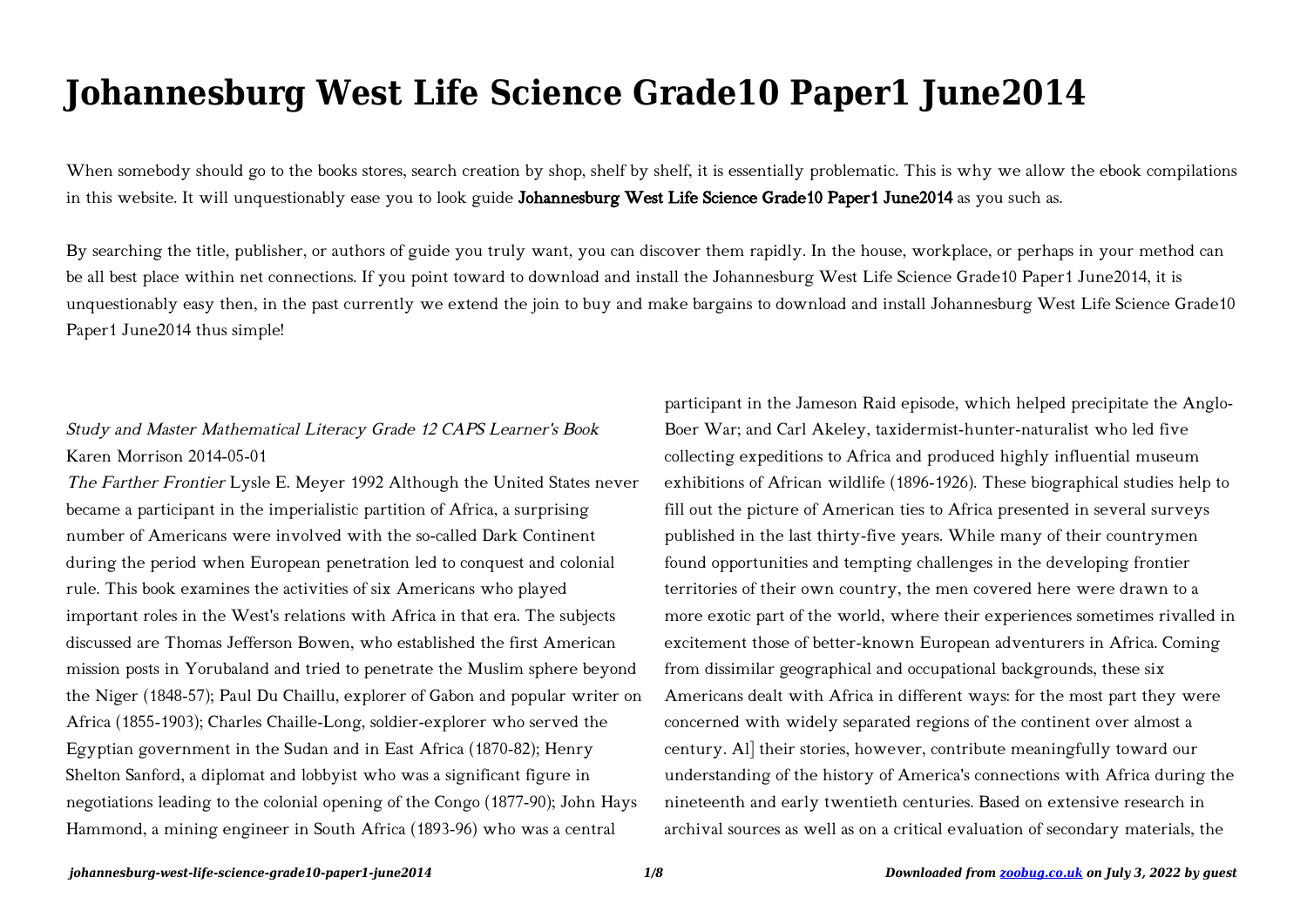case studies in this collection demonstrate in fascinating detail that such Americans were noteworthy actors in the evolution of Africa's confrontation with the outside world. One of the major themes to which the author gives his attention is the image of Africa that was created in the Western mind during the period involved and, indeed, long after. Several of the figures examined contributed in major ways to the peculiar representation of Africa and its people that governed Americans' perception of them for several generations. In this and in other respects Meyer's book provides insights that are relevant for both African and American history.

New Realities in Foreign Affairs Volker Stanzel 2019-07-08 Moderne Diplomatie wirkt heute in viele Bereiche des modernen Lebens hinein. Sie ist zugleich selbst neuen Einflüssen ausgesetzt. Faktoren, die unsere Gesellschaften verändern, verändern auch unser Regierungshandeln, auch in der Außenpolitik, seien es Digitalisierung, emotionalisierte Sensibilitäten unserer Öffentlichkeiten oder nicht-staatliche internationale Akteure. Derartige Entwicklungen müssen von der Diplomatie aufgenommen werden, damit sie weiter als Instrument einer Regierung funktionieren kann. Regierungen sollten Wege finden, zwischen den neuen Bedürfnissen der Gesellschaft und den Notwendigkeiten legitimen Regierungshandelns zu vermitteln. Das Ziel sollte sein, als souveräner Staat handeln zu können und zugleich das Potential der tiefgreifenden gesellschaftlichen Veränderungen zu nutzen. Mit Beiträgen von Volker Stanzel, Sascha Lohmann, Andrew Cooper, Christer Jönsson, Corneliu Bjola, Emillie V. de Keulenaar, Jan Melissen, Karsten D. Voigt, Kim B. Olsen, Hanns W. Maull und R. S. Zaharna Economic and Management Sciences, Grade 8 Marietjie Barnard 2013-07-11 Study & master economic and management sciences grade 8 has been especially developed by an experienced author team for the Curriculum and Assessment Policy Statement (CAPS). This new and easy-to-use course helps learners to master essential content and skills in economic and management

#### sciences.

### The Athenaeum 1914

Environmental Learning Mark Rickinson 2009-09-18 Environmental education and education for sustainable development have become features of many countries' formal education systems. To date, however, there have been few attempts to explore what such learning looks and feels like from the perspective of the learners. Based on in-depth empirical studies in school and university classrooms, this book presents rich insights into the complexities and dynamics of students' environmental learning. The authors show how careful analysis of students' environmental learning experiences can provide powerful pointers for future practice, policy and research. Environmental Learning will be a key resource for educators, teacher educators, decisionmakers and researchers involved in education and sustainable development. Global Innovation Index 2020 Cornell University 2020-08-13 The Global Innovation Index 2020 provides detailed metrics about the innovation performance of 131 countries and economies around the world. Its 80 indicators explore a broad vision of innovation, including political environment, education, infrastructure and business sophistication. The 2020 edition sheds light on the state of innovation financing by investigating the evolution of financing mechanisms for entrepreneurs and other innovators, and by pointing to progress and remaining challenges – including in the context of the economic slowdown induced by the coronavirus disease (COVID-19) crisis.

The God-fearer Dan Jacobson 1992 In a medieval Europe in which the Christers are a persecuted minority and the God-Fearers are the majority, Kobus, an elderly Bookbinder with a guilty secret, is haunted by two mysterious children.

Python for Data Analysis Wes McKinney 2017-09-25 Get complete instructions for manipulating, processing, cleaning, and crunching datasets in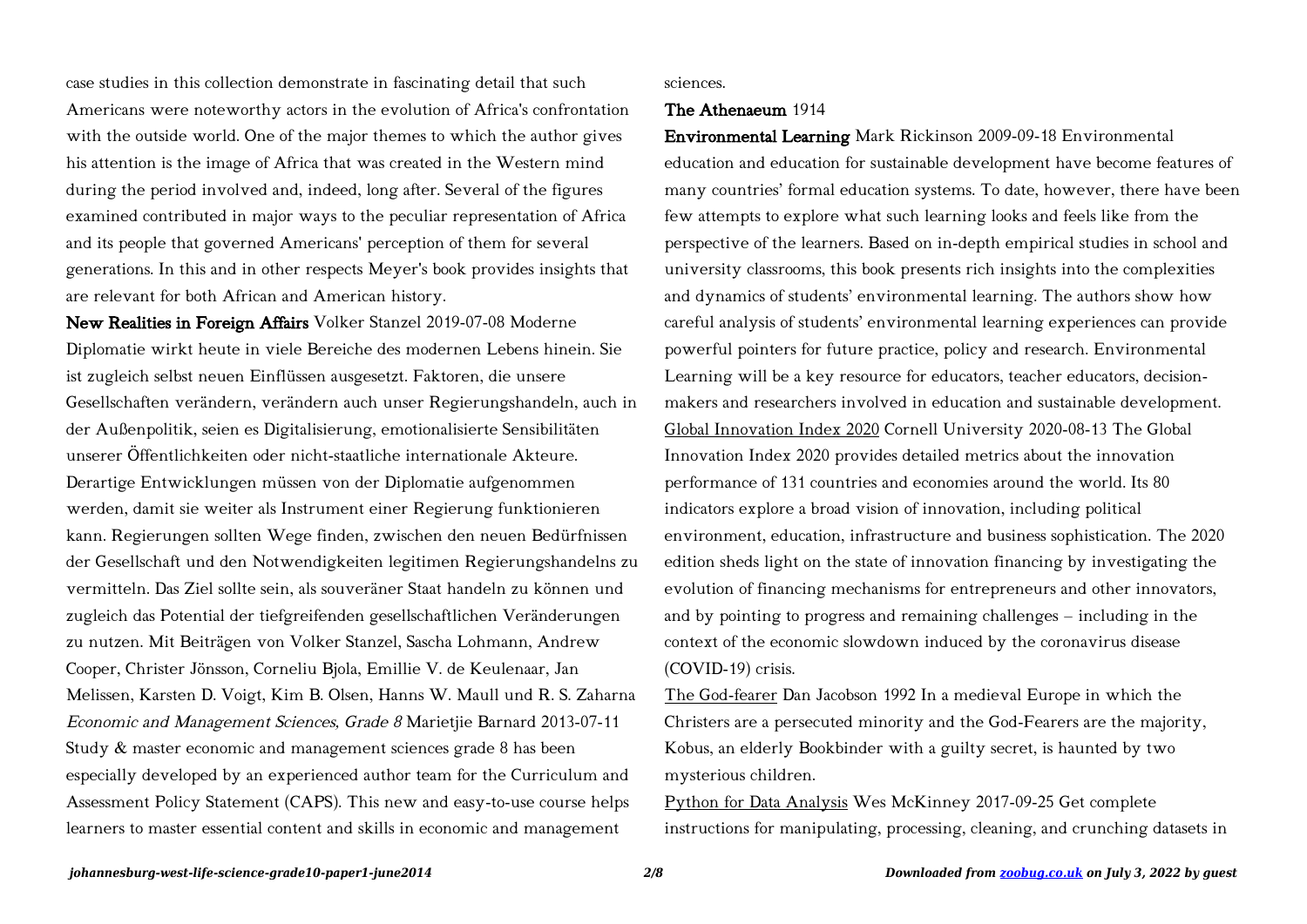Python. Updated for Python 3.6, the second edition of this hands-on guide is packed with practical case studies that show you how to solve a broad set of data analysis problems effectively. You'll learn the latest versions of pandas, NumPy, IPython, and Jupyter in the process. Written by Wes McKinney, the creator of the Python pandas project, this book is a practical, modern introduction to data science tools in Python. It's ideal for analysts new to Python and for Python programmers new to data science and scientific computing. Data files and related material are available on GitHub. Use the IPython shell and Jupyter notebook for exploratory computing Learn basic and advanced features in NumPy (Numerical Python) Get started with data analysis tools in the pandas library Use flexible tools to load, clean, transform, merge, and reshape data Create informative visualizations with matplotlib Apply the pandas groupby facility to slice, dice, and summarize datasets Analyze and manipulate regular and irregular time series data Learn how to solve real-world data analysis problems with thorough, detailed examples World Migration Report 2020 United Nations 2019-11-27 Since 2000, IOM has been producing world migration reports. The World Migration Report 2020, the tenth in the world migration report series, has been produced to contribute to increased understanding of migration throughout the world. This new edition presents key data and information on migration as well as thematic chapters on highly topical migration issues, and is structured to focus on two key contributions for readers: Part I: key information on migration and migrants (including migration-related statistics); and Part II: balanced, evidence-based analysis of complex and emerging migration issues.

# Dictionary Catalog of the Schomburg Collection of Negro Literature & History Schomburg Collection of Negro Literature and History 1962

World Wildlife Crime Report 2020 United Nations Publications 2021-03-31 The report presents the latest assessment of global trends in wildlife crime. It includes discussions on illicit rosewood, ivory, rhino horn, pangolin scales, live reptiles, tigers and other big cats, and European eel. The COVID-19 (coronavirus) pandemic has highlighted that wildlife crime is a threat not only to the environment and biodiversity, but also to human health, economic development and security. Zoonotic diseases - those caused by pathogens that spread from animals to humans - represent up to 75% of all emerging infectious diseases. Trafficked wild species and the resulting products offered for human consumption, by definition, escape any hygiene or sanitary control, and therefore pose even greater risks of infection.

### Our Common Future 1990

Global Education Monitoring Report 2020 UNESCO 2020-07-07 This publication assesses progress towards Sustainable Development Goal 4 (SDG 4) on education and its ten targets, as well as other related education targets in the SDG agenda. It addresses inclusion in education, drawing attention to all those excluded from education, because of background or ability. The report is motivated by the explicit reference to inclusion in the 2015 Incheon Declaration, and the call to ensure an inclusive and equitable quality education in the formulation of SDG 4, the global goal for education. It reminds us that, no matter what argument may be built to the contrary, we have a moral imperative to ensure every child has a right to an appropriate education of high quality.

World Social Report 2020 Department of Economic and Social Affairs 2020-02-14 This report examines the links between inequality and other major global trends (or megatrends), with a focus on technological change, climate change, urbanization and international migration. The analysis pays particular attention to poverty and labour market trends, as they mediate the distributional impacts of the major trends selected. It also provides policy recommendations to manage these megatrends in an equitable manner and considers the policy implications, so as to reduce inequalities and support their implementation.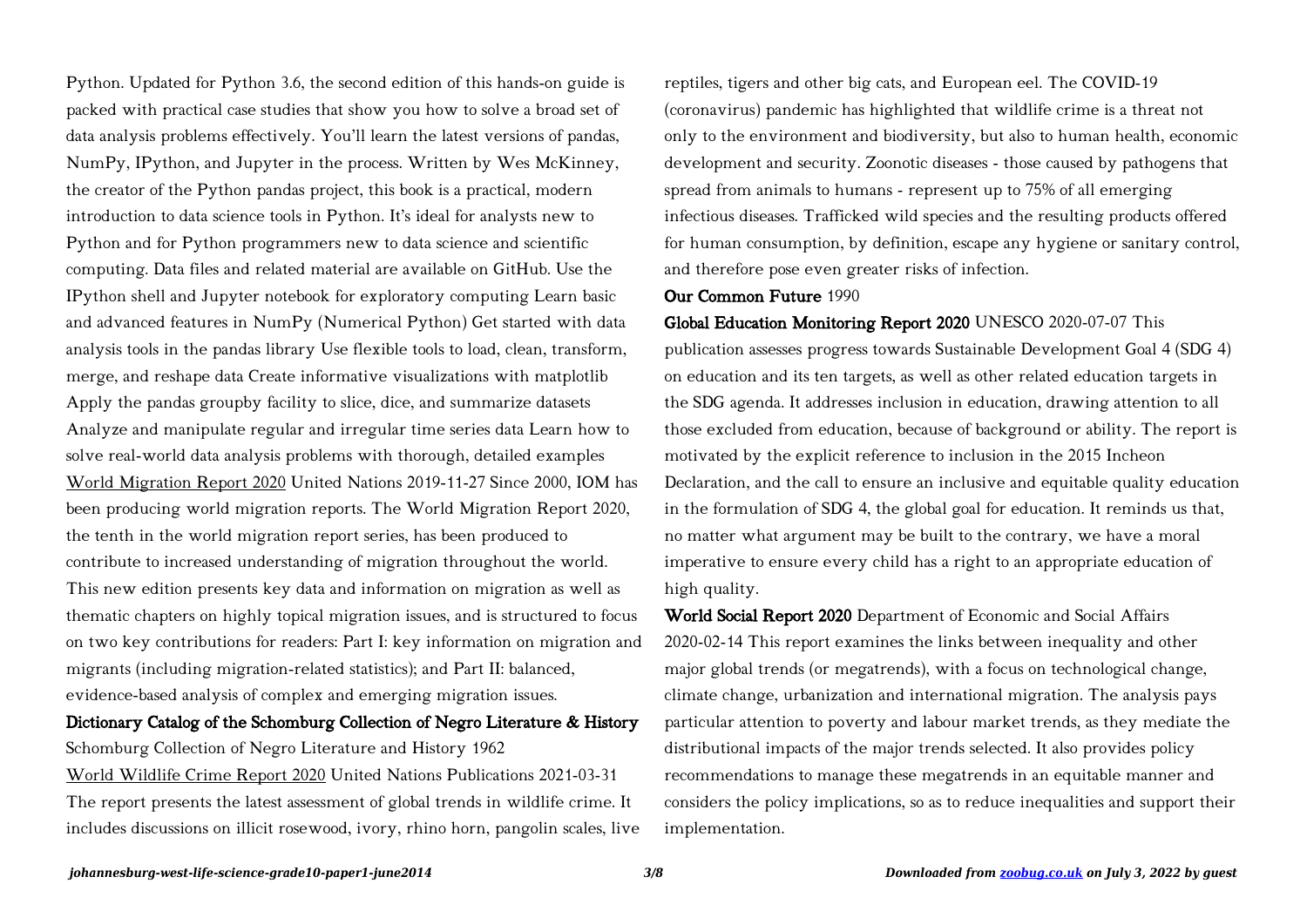The Fourth Industrial Revolution Klaus Schwab 2017-01-03 The founder and executive chairman of the World Economic Forum on how the impending technological revolution will change our lives We are on the brink of the Fourth Industrial Revolution. And this one will be unlike any other in human history. Characterized by new technologies fusing the physical, digital and biological worlds, the Fourth Industrial Revolution will impact all disciplines, economies and industries - and it will do so at an unprecedented rate. World Economic Forum data predicts that by 2025 we will see: commercial use of nanomaterials 200 times stronger than steel and a million times thinner than human hair; the first transplant of a 3D-printed liver; 10% of all cars on US roads being driverless; and much more besides. In The Fourth Industrial Revolution, Schwab outlines the key technologies driving this revolution, discusses the major impacts on governments, businesses, civil society and individuals, and offers bold ideas for what can be done to shape a better future for all.

### Study and Master Life Sciences Grade 11 CAPS Study Guide Gonasagaren S. Pillay 2014-08-21

Shaping the future we want Buckler, Carolee 2014-11-10 Safe Management of Wastes from Health-care Activities A. Prüss 1999 People of Today 2006

Self-directed learning research and its impact on educational practice Elsa Mentz 2021-05-17 This scholarly book is the third volume in an NWU book series on self-directed learning and is devoted to self-directed learning research and its impact on educational practice. The importance of selfdirected learning for learners in the 21st century to equip themselves with the necessary skills to take responsibility for their own learning for life cannot be over emphasised. The target audience does not only consist of scholars in the field of self-directed learning in Higher Education and the Schooling sector but includes all scholars in the field of teaching and learning in all

education and training sectors. The book contributes to the discourse on creating dispositions towards self-directed learning among all learners and adds to the latest body of scholarship in terms of self-directed learning. Although from different perspectives, all chapters in the book are closely linked together around self-directed learning as a central theme, following on the work done in Volume 1 of this series (Self-Directed Learning for the 21st Century: Implications for Higher Education) to form a rich knowledge bank of work on self-directed learning.

World Investment Report 2020 United Nations Conference on Trade and Development (UNCTAD) 2020-07-15 The 30th edition of the World Investment Report looks at the prospects for foreign direct investment and international production during and beyond the global crisis triggered by the COVID-19 (coronavirus) pandemic. The Report not only projects the immediate impact of the crisis on investment flows, but also assesses how it could affect a long-term structural transformation of international production. The theme chapter of the Report reviews the evolution of international production networks over the past three decades and examines the configuration of these networks today. It then projects likely course changes for the next decade due to the combined effects of the pandemic and preexisting megatrends, including the new industrial revolution, the sustainability imperative and the retreat of laissez faire policies. The system of international production underpins the economic growth and development prospects of most countries around the world. Governments worldwide will need to adapt their investment and development strategies to a changing international production landscape. At the request of the UN General Assembly, the Report has added a dedicated section on investment in the Sustainable Development Goals, to review global progress and propose possible courses of action.

Disease Control Priorities, Third Edition (Volume 6) Prabhat Jha 2017-12-04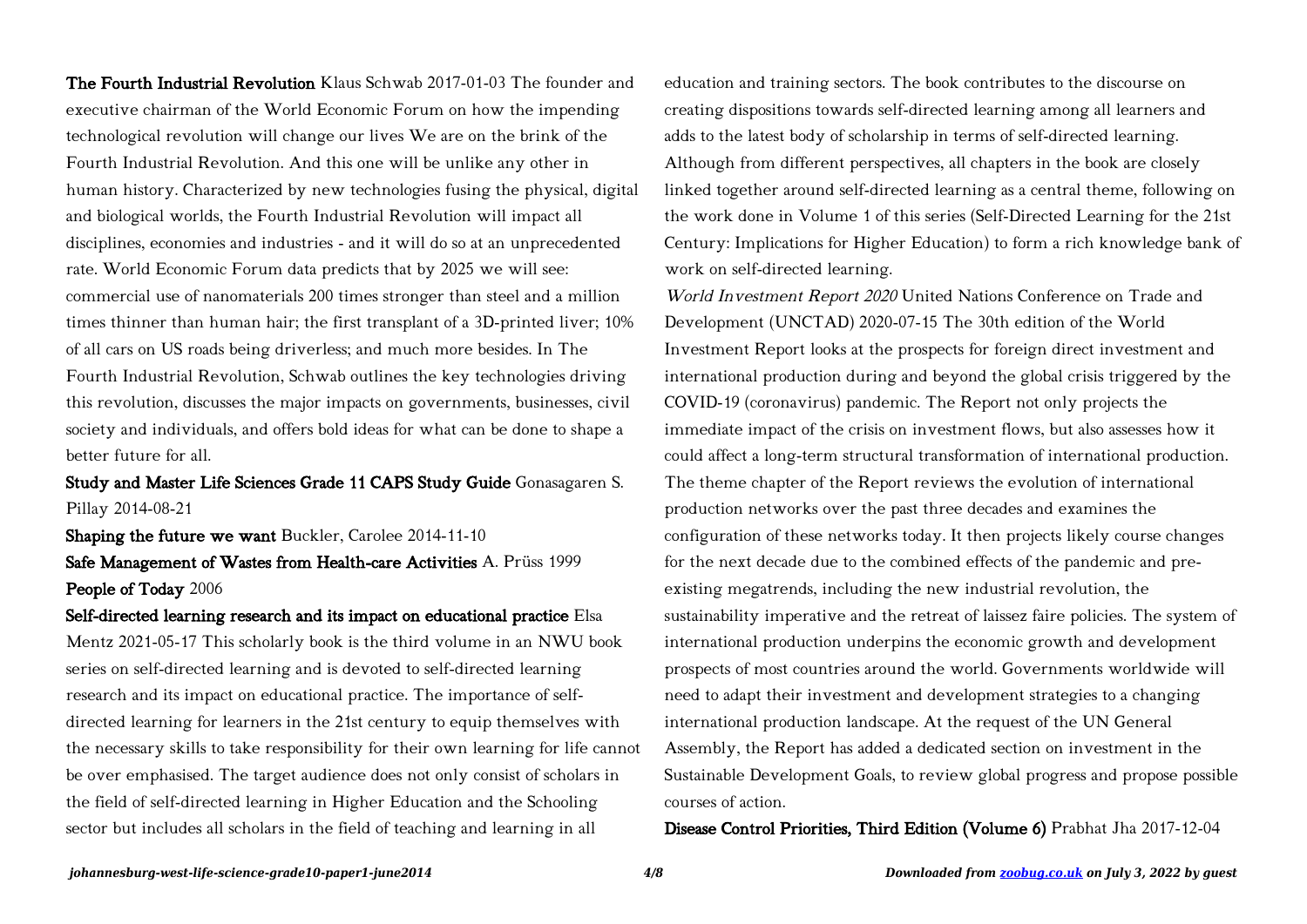Infectious diseases are the leading cause of death globally, particularly among children and young adults. The spread of new pathogens and the threat of antimicrobial resistance pose particular challenges in combating these diseases. Major Infectious Diseases identifies feasible, cost-effective packages of interventions and strategies across delivery platforms to prevent and treat HIV/AIDS, other sexually transmitted infections, tuberculosis, malaria, adult febrile illness, viral hepatitis, and neglected tropical diseases. The volume emphasizes the need to effectively address emerging antimicrobial resistance, strengthen health systems, and increase access to care. The attainable goals are to reduce incidence, develop innovative approaches, and optimize existing tools in resource-constrained settings.

Marine Plastic Debris and Microplastics United Nations Environment Programme (UNEP) 2016-05-11 This report presents both short- and longterm approaches to the problem of marine plastic debris and micro plastics. It provides an overview of the latest science and experiences, identifies priority areas of action, and points out areas requiring more research. Improved waste management is urgently needed to reduce the flow of plastic into our oceans. Reading in the mobile era West, Mark 2014-04-28 Millions of people do not read for one reason: they do not have access to text. But mobile phones and cellular networks are transforming a scarce resource into an abundant one. Drawing on the analysis of over 4,000 surveys collected in seven developing countries and corresponding qualitative interviews, this report paints a detailed picture of who reads books and stories on mobile devices and why. The findings illuminate, for the first time, the habits, beliefs and profiles of mobile readers in developing countries. This information points to strategies to expand mobile reading and, by extension, the educational and socio-economic benefits associated with increased reading. Mobile technology can advance literacy and learning in underserved communities around the world. This report shows how.

Global Health Risk Framework National Academies of Sciences, Engineering, and Medicine 2016-06-06 Since the 2014 Ebola outbreak many public- and private-sector leaders have seen a need for improved management of global public health emergencies. The effects of the Ebola epidemic go well beyond the three hardest-hit countries and beyond the health sector. Education, child protection, commerce, transportation, and human rights have all suffered. The consequences and lethality of Ebola have increased interest in coordinated global response to infectious threats, many of which could disrupt global health and commerce far more than the recent outbreak. In order to explore the potential for improving international management and response to outbreaks the National Academy of Medicine agreed to manage an international, independent, evidence-based, authoritative, multistakeholder expert commission. As part of this effort, the Institute of Medicine convened four workshops in summer of 2015 to inform the commission report. The presentations and discussions from the Workshop on Research and Development of Medical Products are summarized in this report.

Issues and trends in education for sustainable development Leicht, Alexander 2018-02-19

Disease Control Priorities, Third Edition (Volume 9) Dean T. Jamison 2017-12-06 As the culminating volume in the DCP3 series, volume 9 will provide an overview of DCP3 findings and methods, a summary of messages and substantive lessons to be taken from DCP3, and a further discussion of cross-cutting and synthesizing topics across the first eight volumes. The introductory chapters (1-3) in this volume take as their starting point the elements of the Essential Packages presented in the overview chapters of each volume. First, the chapter on intersectoral policy priorities for health includes fiscal and intersectoral policies and assembles a subset of the population policies and applies strict criteria for a low-income setting in order to propose a "highest-priority" essential package. Second, the chapter on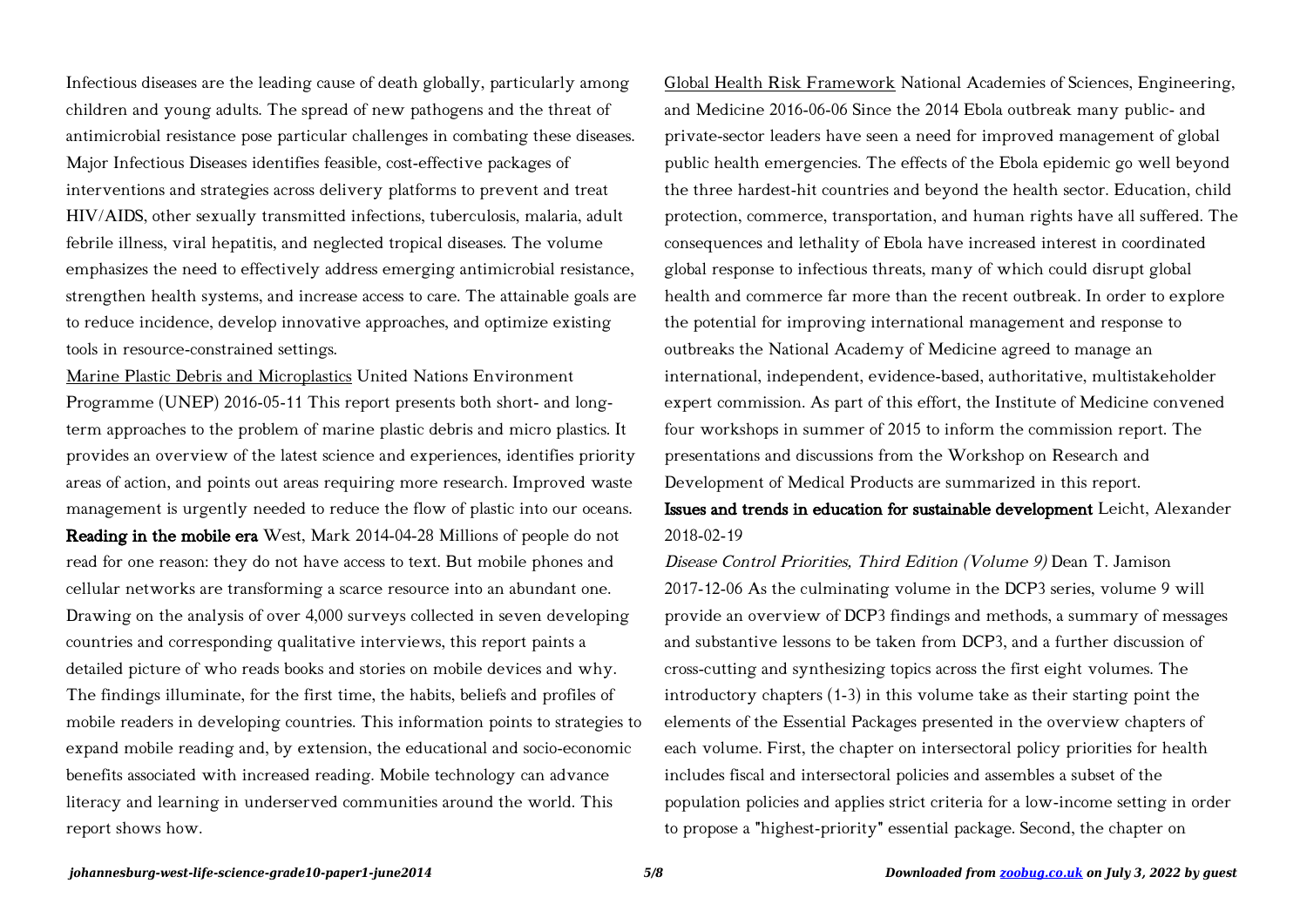packages of care and delivery platforms for universal health coverage (UHC) includes health sector interventions, primarily clinical and public health services, and uses the same approach to propose a highest priority package of interventions and policies that meet similar criteria, provides cost estimates, and describes a pathway to UHC.

Fractured Lands Scott Anderson 2017-05-04 In 2011, a series of antigovernment uprisings shook the Middle East and North Africa in what would become known as the Arab Spring. Few could predict that these convulsions, initially hailed in the West as a triumph of democracy, would give way to brutal civil war, the terrors of the Islamic State, and a global refugee crisis. But, as New York Times bestselling author Scott Anderson shows, the seeds of catastrophe had been sown long before. In this gripping account, Anderson examines the myriad complex causes of the region's profound unraveling, tracing the ideological conflicts of the present to their origins in the United States invasion of Iraq in 2003 and beyond. From this investigation emerges a rare view into a land in upheaval through the eyes of six individuals—the matriarch of a dissident Egyptian family; a Libyan Air Force cadet with divided loyalties; a Kurdish physician from a prominent warrior clan; a Syrian university student caught in civil war; an Iraqi activist for women's rights; and an Iraqi day laborer-turned-ISIS fighter. A probing and insightful work of reportage, Fractured Lands offers a penetrating portrait of the contemporary Arab world and brings the stunning realities of an unprecedented geopolitical tragedy into crystalline focus.

Capital in the Twenty-First Century Thomas Piketty 2017-08-14 The main driver of inequality—returns on capital that exceed the rate of economic growth—is again threatening to generate extreme discontent and undermine democratic values. Thomas Piketty's findings in this ambitious, original, rigorous work will transform debate and set the agenda for the next generation of thought about wealth and inequality.

Taming the Disorderly City Martin J. Murray 2008 In postapartheid Johannesburg, tensions of race and class manifest themselves starkly in struggles over 'rights to the city'. Martin J. Murray brings together urban theory and local knowledge to draw a picture of this city, where real estate agents and the very poor fight for control of space.

Economic and Management Sciences, Grade 9 Marietjie Barbard 2015-05-29 Can Anyone Hear Us?. Deepa Narayan 2000 El libro recoge la voz de mas de 40.000 personas pobres de 50 paises y es la primera parte de la serie denominada la voz de los pobres para este estudio se utilizan metodos participatorios y cualitativos de investigacion y presenta de manera muy directa a traves de la propia voz de las personas pobres, las realidades de su vida. La mayoria considera que esta en peores condiciones y tiene mas inseguridad que antes.

### UNESCO Science Report UNESCO 2021-06-18

What Works in Girls' Education Gene B Sperling 2015-09-29 Hard-headed evidence on why the returns from investing in girls are so high that no nation or family can afford not to educate their girls. Gene Sperling, author of the seminal 2004 report published by the Council on Foreign Relations, and Rebecca Winthrop, director of the Center for Universal Education, have written this definitive book on the importance of girls' education. As Malala Yousafzai expresses in her foreword, the idea that any child could be denied an education due to poverty, custom, the law, or terrorist threats is just wrong and unimaginable. More than 1,000 studies have provided evidence that highquality girls' education around the world leads to wide-ranging returns: Better outcomes in economic areas of growth and incomes Reduced rates of infant and maternal mortality Reduced rates of child marriage Reduced rates of the incidence of HIV/AIDS and malaria Increased agricultural productivity Increased resilience to natural disasters Women's empowerment What Works in Girls' Education is a compelling work for both concerned global citizens,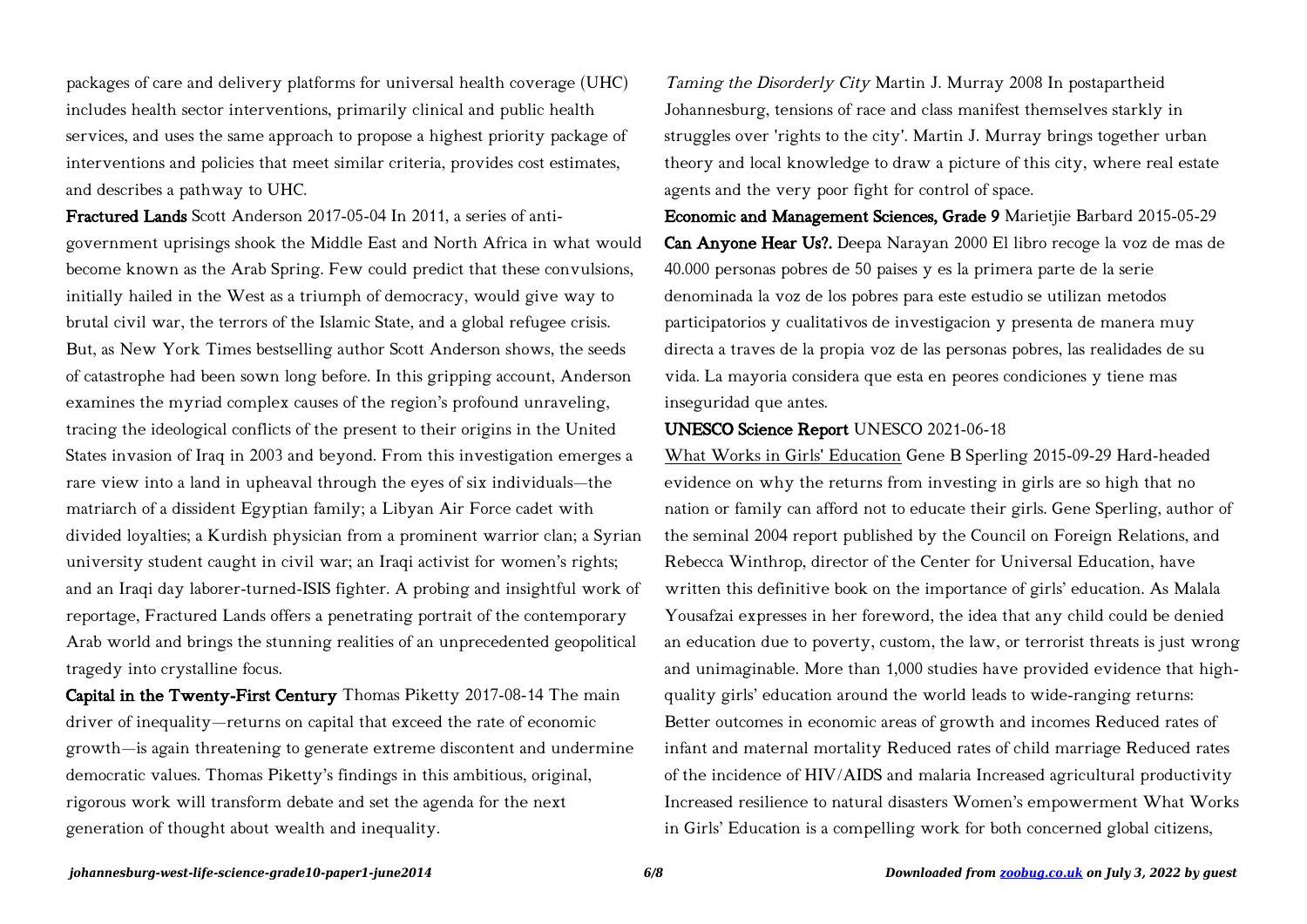and any academic, expert, nongovernmental organization (NGO) staff member, policymaker, or journalist seeking to dive into the evidence and policies on girls' education.

UNESCO science report UNESCO 2015-11-09 There are fewer grounds today than in the past to deplore a North‑South divide in research and innovation. This is one of the key findings of the UNESCO Science Report: towards 2030. A large number of countries are now incorporating science, technology and innovation in their national development agenda, in order to make their economies less reliant on raw materials and more rooted in knowledge. Most research and development (R&D) is taking place in high-income countries, but innovation of some kind is now occurring across the full spectrum of income levels according to the first survey of manufacturing companies in 65 countries conducted by the UNESCO Institute for Statistics and summarized in this report. For many lower-income countries, sustainable development has become an integral part of their national development plans for the next 10–20 years. Among higher-income countries, a firm commitment to sustainable development is often coupled with the desire to maintain competitiveness in global markets that are increasingly leaning towards 'green' technologies. The quest for clean energy and greater energy efficiency now figures among the research priorities of numerous countries. Written by more than 50 experts who are each covering the country or region from which they hail, the UNESCO Science Report: towards 2030 provides more country-level information than ever before. The trends and developments in science, technology and innovation policy and governance between 2009 and mid-2015 described here provide essential baseline information on the concerns and priorities of countries that could orient the implementation and drive the assessment of the 2030 Agenda for Sustainable Development in the years to come.

Large-class Pedagogy David J. Hornsby 2013-08-01 I highly recommend this

edited collection. It is a timely intervention when universities around the world are facing changes akin to the newspaper industry a decade ago. The authors remind us of the potential power of the lecture and that there does not need to be a trade off between the size of the class and the quality of the delivery... Professor James Arvanitakis 2012 recipient of the Prime Minister?s Teaching and Learning Award, University of Western Sydney, Australia This is the first book of its kind that considers the complex issues of large classes. As such, it makes a very important contribution and provides a deep insight into large class pedagogy from a conceptual and practical perspective. Dr Mandia Menits Massey University, New Zealand If the thought of teaching large classes fills you with dread; if you think that pedagogic innovation is impossible in the face of burgeoning student numbers; or if you simply wish to understand more about the dynamics of this increasingly common environment in Higher Education, then this is the book for you. Written by highly experienced academics, it is a valuable (and long overdue!) resource for supporting good practice in the large class context. Dr Jenny Hadingham University of Rochester, New York

Inklings: Selected Stories Dan Jacobson 1973

Antimicrobial Resistance World Health Organization 2014 Summary report published as technical document with reference number: WHO/HSE/PED/AIP/2014.2.

### Cambridge Advanced Learner's Dictionary KLETT VERSION Kate

Woodford 2003-02-13 The Cambridge Advanced Learner's Dictionary gives the vital support which advanced students need, especially with the essential skills: reading, writing, listening and speaking. In the book: \* 170,000 words, phrases and examples \* New words: so your English stays up-to-date \* Colour headwords: so you can find the word you are looking for quickly \* Idiom Finder \* 200 'Common Learner Error' notes show how to avoid common mistakes \* 25,000 collocations show the way words work together \* Colour